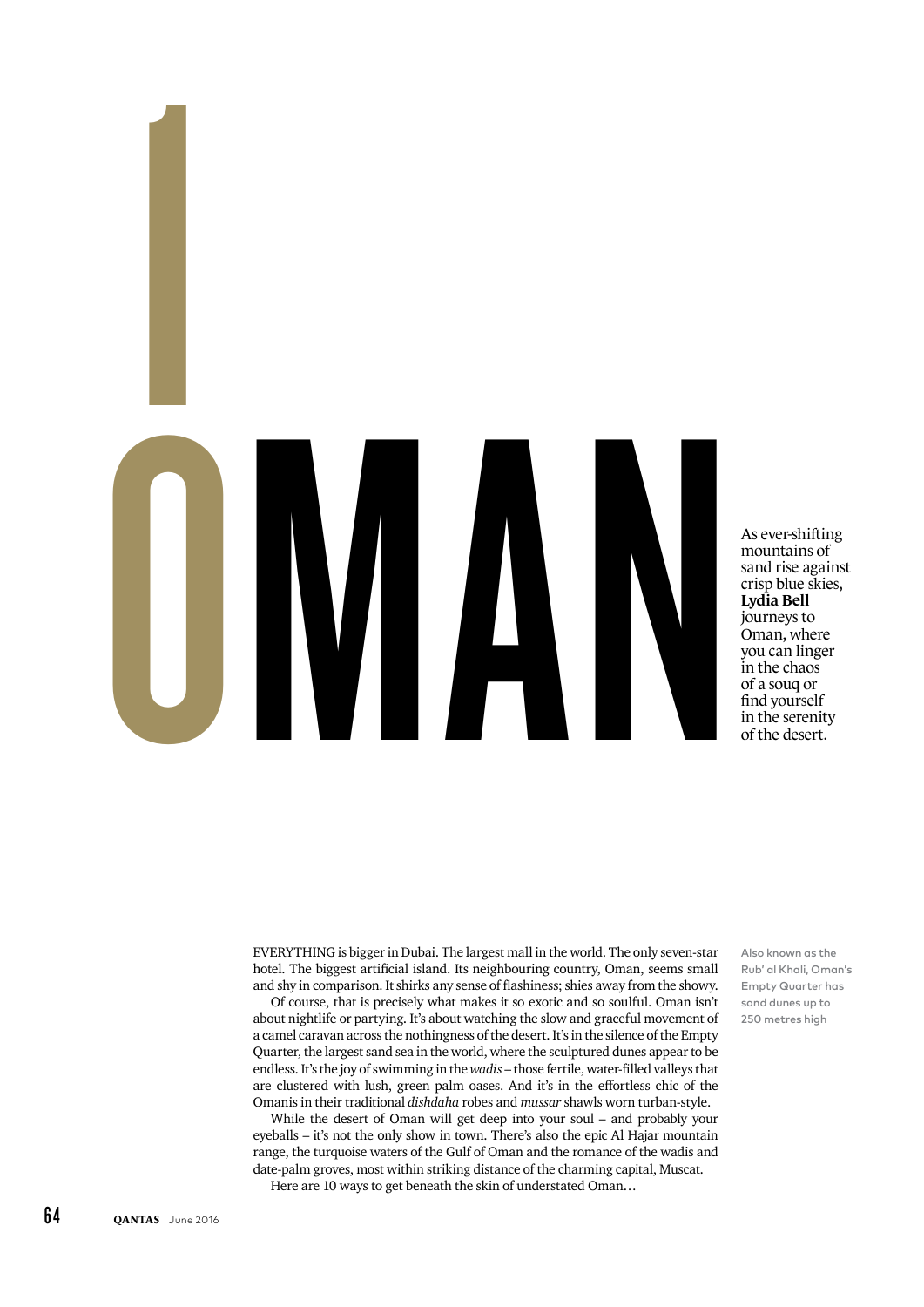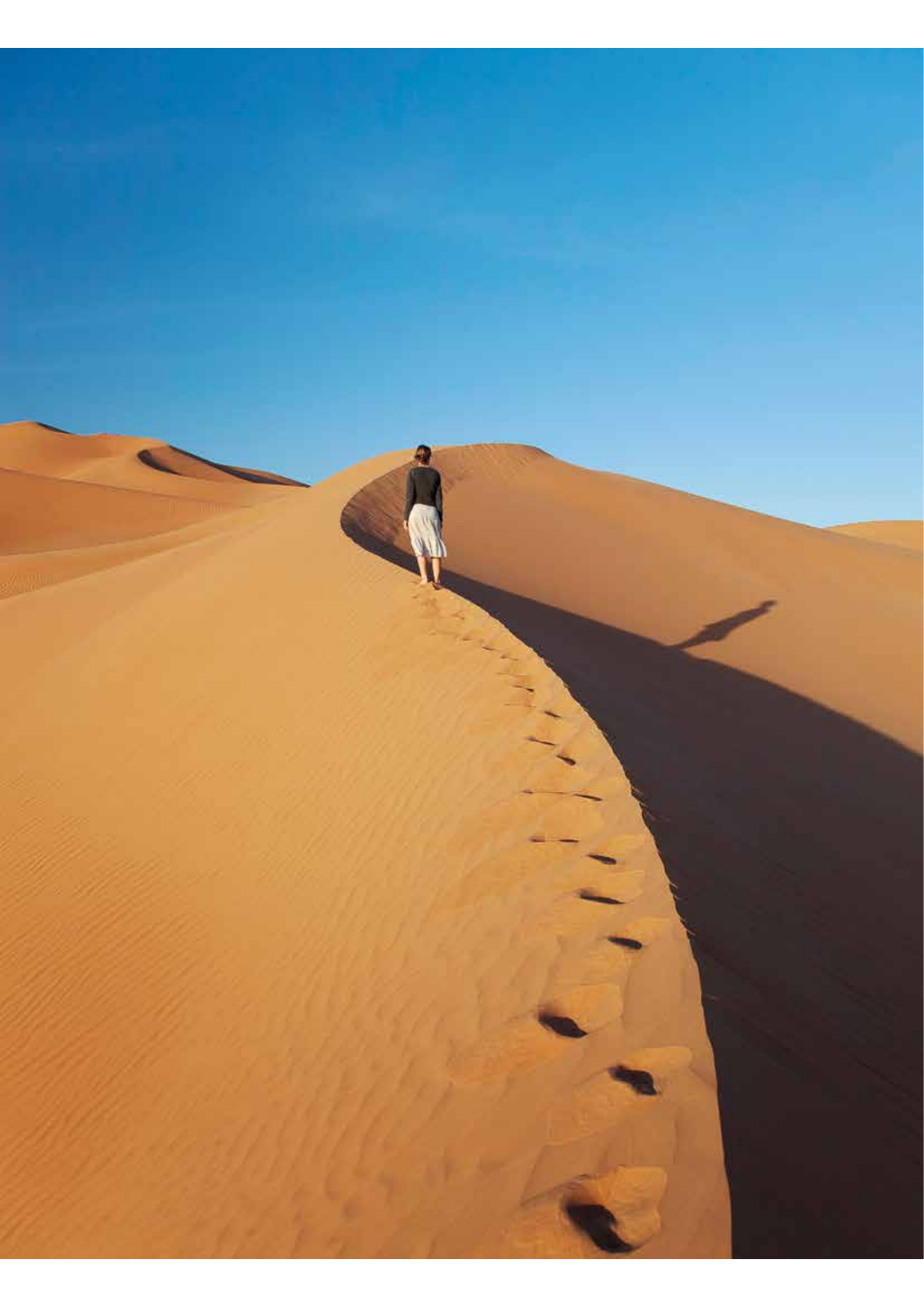#### **Get lost in the souq**

**Comparing the Source State of the Source of the Source of Spindly allow waves this<br>gledy-piggledy, labyrinthine mix of spindly allow verything from antique silver Bedouin<br>Here you can buy verything from an alot of reprodu** Muscat's Mutrah Souq is a higgledy-piggledy, labyrinthine mix of spindly alleyways. Here you can buy everything from antique silver Bedouin jewellery – and a lot of repro fakes – to *khanjars* (daggers), mussars and frankincense (southern Oman's history is bound up with the aromatic gum resin, which was prized throughout the ancient world).

Oman has a strong jewellerymaking culture and produces fabulous, showy gold pieces. I went with a jeweller friend who understands the intricacies of labour costs and dropped \$2000 on a gold set.

However, if you don't have her intel and are looking to make a serious investment, I'd suggest requesting a shopping specialist to help you navigate the Ali Baba-style tat and Kashmiri imports.

> Shop for handcrafted silver jewellery and other traditional Omani souvenirs at the Mutrah Souq



2

#### **Become a castaway**

Jump on a boat and take to the ocean waves. But do it in style with Ocean Blue (oceanblue oman.com), run by Omani-Australian Clara Zawawi.

Her top boats are the *SY Azzura*, a state-of-the-art 23-metre Fountaine Pajot catamaran, and *MY Amara*, which is 43 metres of pure luxury.

I took a daytrip to the must-see Daymaniyat Islands, roughly an hour's sailing time from Muscat. These nine

rocky little islets scattered in clear, turquoise waters are a great spot for diving or snorkelling. Protected as a nature reserve since 1996, the area is a nesting place for hawksbill and green turtles and home to the rare sooty falcon.

Ocean Blue can whisk you there on a private charter. Or, on a Saturday, enjoy a cheaper daytrip for groups to Bandar Khayran Reserve aboard *SY Azzura* .

Zawawi once ran a restaurant in Kingscliff, NSW, and excels in splendid, apparently no-fuss dishes. For me, she

made barbecued hammour fillets marinated in saffron, garlic and labne and a grilled haloumi salad with local rocket and pomegranate molasses dressing.

If you're in Abu Dhabi or Dubai, Zawawi can pick you up on *MY Amara* and take you around the wilderness of the Musandam Peninsula, one of the most spectacular desert fjord routes in the world. She might stop at the Six Senses resort (sixsenses.com) in Zighy Bay for a spa treatment and dining before arriving in style in Muscat.

Six Senses resort in Zighy Bay is an oasis of luxury



Sultan Qaboos Grand Mosque's central building is bordered by arched *arwiqas*, or corridors (right); the turquoise, crystalline pools of Wadi Shab (far right)

### 3 **Be welcomed into a mosque**

The blindingly enormous, contemporary-Islamic and minimalist Sultan Qaboos Grand Mosque (sultanqaboos grandmosque.com) opened in 2001 in Muscat. The only mosque in Oman open to non-Muslims, it's one of the largest in the Gulf and offers a warm welcome to visitors.

The mosque has room for around 20,000 worshippers in its two prayer halls – one has a golden dome and a vast Persian carpet that's said to have taken 600 weavers more than four years to complete. Outside, the compound is full of colourful, beautifully tended flowerbeds.

We were served Omani coffee and dates in a side room and later helped ourselves to free literature in English about Islam and CDs of the spoken Koran.

Almost as fascinating were the items of clothing Westerners found to cover their hair with; mine was a man's desert scarf. I thought I looked pretty suave. Then I saw the photos.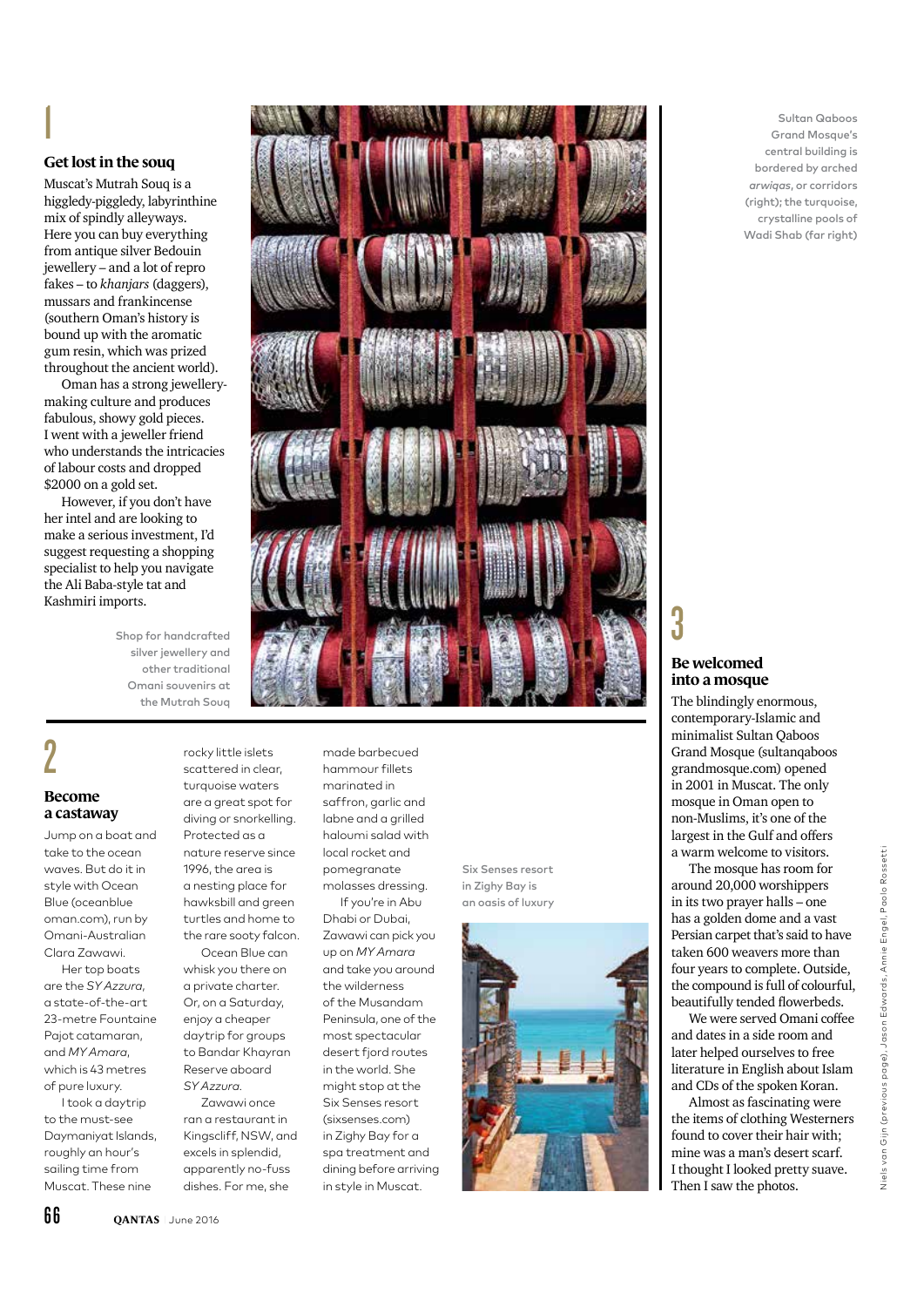

**Travel Insider** 

For our list of the world's 10 hottest travel destinations, go to travelinsider. qantas.com.au.

## 4 **Walk a wadi**

Some of the most fetching aspects of the Omani landscape are its wadis: fertile mini valleys clustered with palm oases, into which water flows from the mountains. My favourite was the gorgeous Wadi Shab, a 90-minute drive from Muscat.



# 5

**See a big production**

The grand-scale Royal Opera House Muscat (rohmuscat. org.om) has spared no expense in bringing some of the best acts from overseas. Cultured residents of Muscat – and its visitors – needn't miss out on the likes of the Royal Danish Ballet, the Bavarian State Opera and the Bamberg Symphony.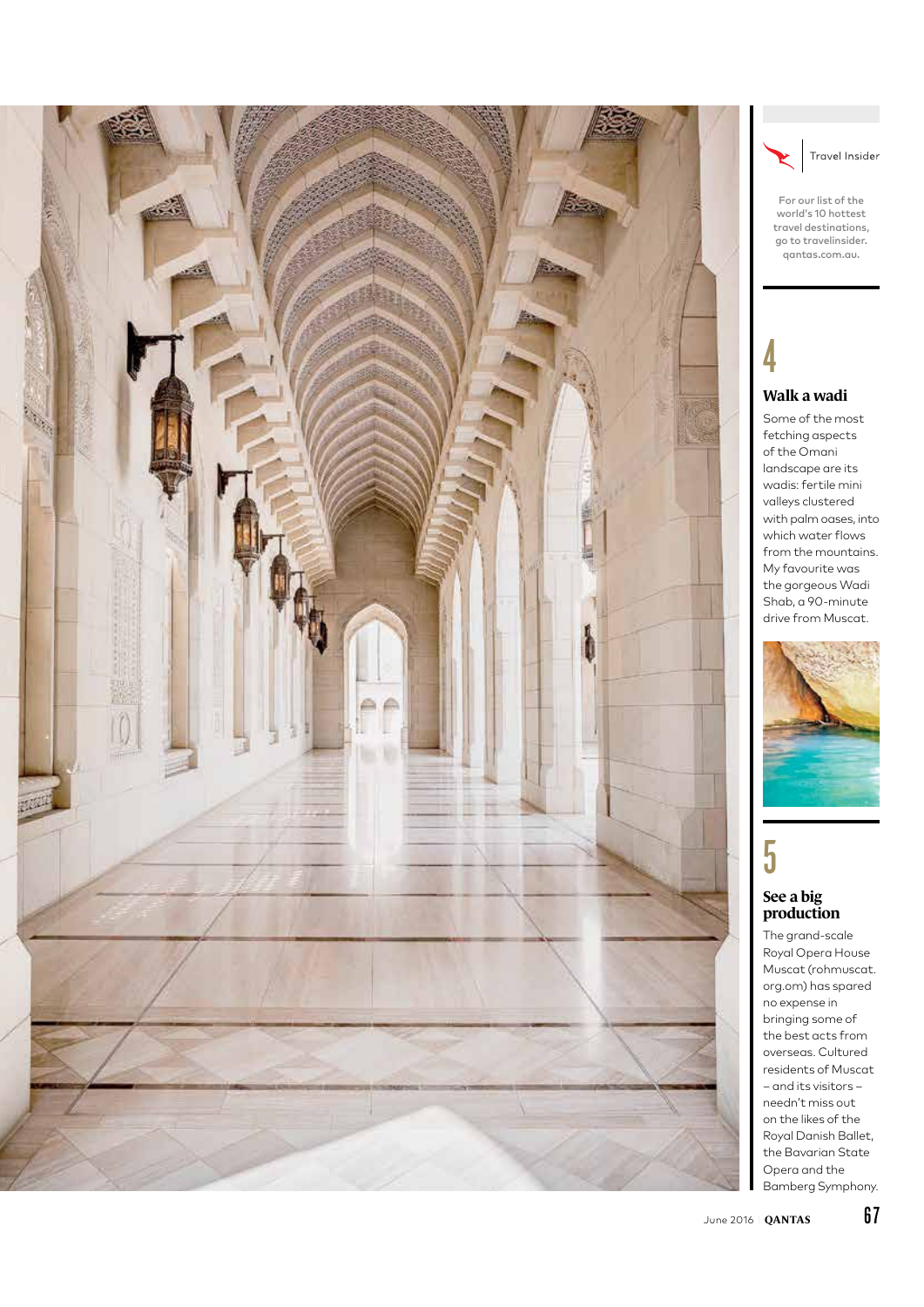## <u>ቡ</u>

7

**Run to the hills**

When the mercury rises in Oman's sandier reaches, it's possible to retreat into the hills to a location where 10 years ago there wasn't even a paved road. The remote Alila Jabal Akhdar resort (alilahotels.com/ jabalakhdar) is two and a half

#### **Jump into the longest pool in Arabia**

Symmetrical, ordered and minimalist, The Chedi (ghmhotels.com/en/muscat) is Muscat's most chic hotel. Its aptly named Long Pool – the longest in the region at 103 metres – is one of the city's hotspots.

Framed by elegant palms and set in Zen-like gardens, the pool has day beds along its edges, spaced comfortably apart so you're not remotely sharing anyone else's space. An 800-square-metre spa also banks the side of the pool.

At dusk, the atmosphere takes on a party-like vibe, with groups of friends quaffing Champagne on the beds. Bliss.

> Resorts opened the 86-suitepink-purple rock in the environs.

It has views over a gorge

Oman's landscape. Alfresco eating is the done thing: picnics under palm trees and starlit suppers where you can enjoy locally grown produce from the area's abundant orchards.

The Chedi was designed by the same architects as Miami's renowned Setai hotel

By day, it's fun to trek the canyons, gorges and rock formations. The best month to visit is May, when sweet damask roses turn the hills pink.

hours from Muscat and is perched 2000 metres above sea level, where the air is fresh and crisp. Two years ago, boutique Asian group Alila Hotels and and-villa outpost built from the



Alila Jabal Akhdar overlooks the untouched landscape of the Al Hajar mountain range

### 8 **Discover a traditional**

**Omani house** The Bait Al Zubair (baitalzubair museum.com), a museum in Old Muscat that's been converted from a private house, is a gift to anyone who wants to imbibe a bit of Omani culture.

Sheikh Al Zubair bin Ali (who served as a minister and adviser to three former sultans) founded it as a family home in 1914. There's a fantastic section where a series of rooms has been decorated as you'd find them in a traditional home. I saw a curated

collection of Omani artefacts that included swords, firearms, regional costumes and portraits of various royals, such as the current, Sandhursteducated Sultan of Oman. (His image is seen throughout the country – which is no bad thing as he's something of a silver fox.)



Qantas flies to Dubai from Sydney and Melbourne, with connections to Muscat with partner Emirates. qantas.com